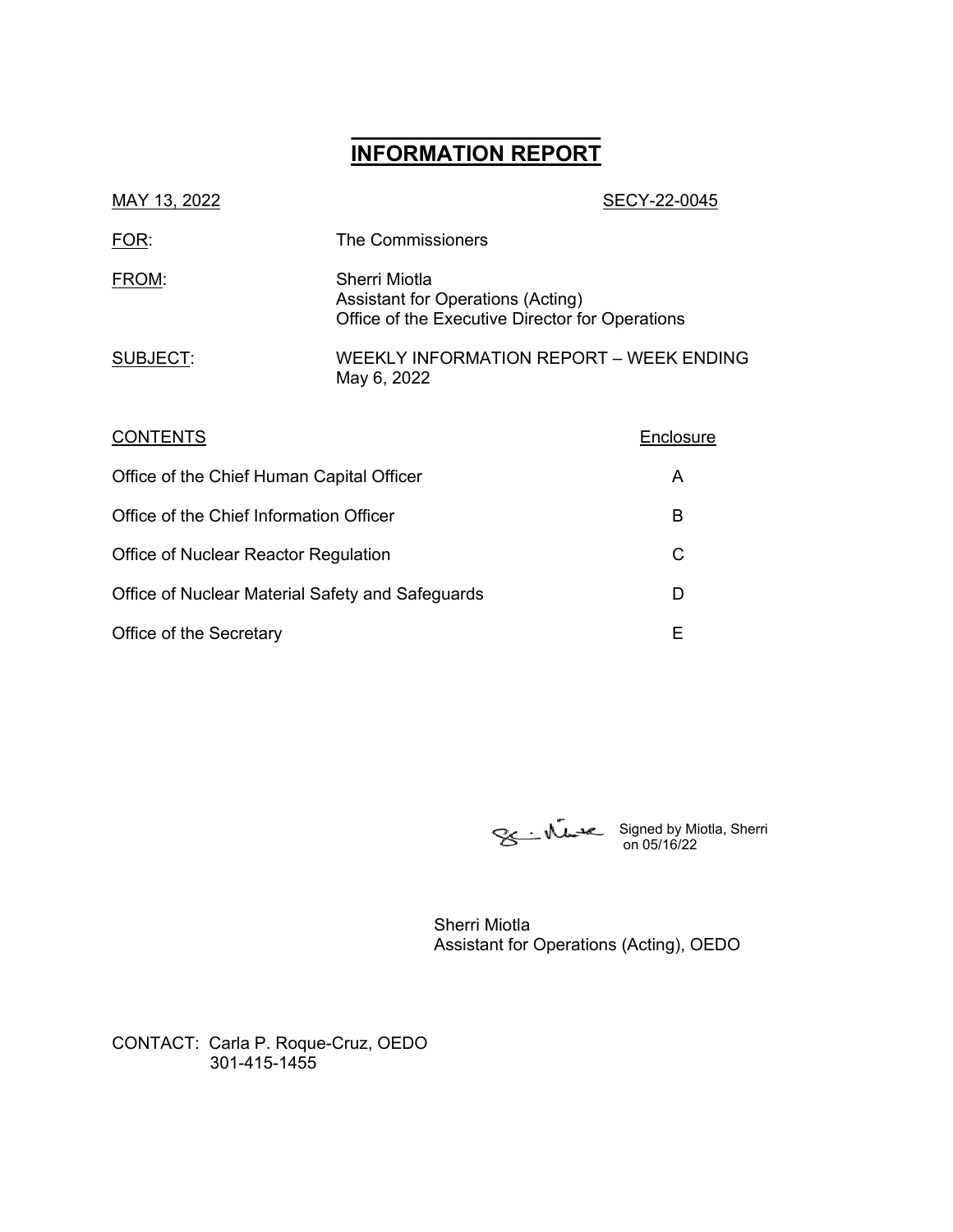## SUBJECT: WEEKLY INFORMATION REPORT – WEEK ENDING May 6, 2022, DATED: MAY 13, 2022

## **DISTRIBUTION**:

EDO R/F AO R/F

## **ADAMS Accession No**: ML22132A160

| <b>OFFICE</b> | <b>OEDO</b>        | OEDO/AO   |
|---------------|--------------------|-----------|
| <b>NAME</b>   | <b>CRoque-Cruz</b> | SMiotla   |
| DATE          | 5/12/2022          | 5/13/2022 |

 **OFFICIAL RECORD COPY**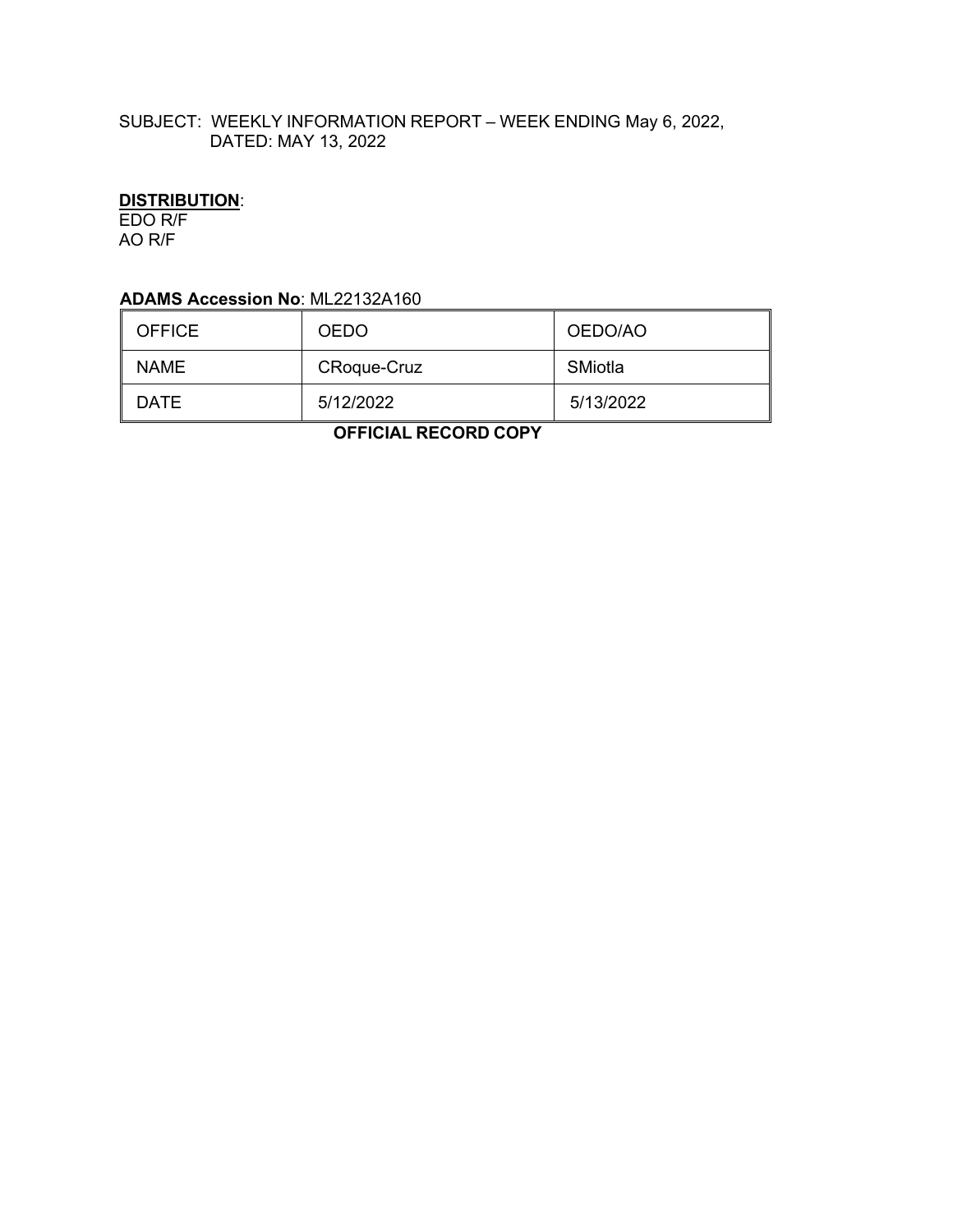#### **Office of the Chief Human Capital Officer (OCHCO) Items of Interest Week Ending May 6, 2022**

| <b>ARRIVALS</b>        |                                                    |              |  |  |
|------------------------|----------------------------------------------------|--------------|--|--|
| COBBS, KAREN           | <b>BRANCH CHIEF</b>                                | <b>OCHCO</b> |  |  |
| CZERWINSKI, KENNETH    | <b>CONSULTANT</b>                                  | <b>ACRS</b>  |  |  |
| MOORER, FELECIA        | <b>INFORMATION MANAGEMENT ASSISTANT</b><br>$R-III$ |              |  |  |
| PALAPARTY, RAJA        | <b>STUDENT INTERN</b>                              | <b>RES</b>   |  |  |
| PARKER, CORY           | <b>MATERIALS ENGINEER</b>                          | <b>NRR</b>   |  |  |
| TONSFELDT, SCOTT       | PROJECT MANAGER                                    | <b>NRR</b>   |  |  |
| TRAN, CLAIRE           | <b>STUDENT INTERN</b>                              | <b>NRR</b>   |  |  |
| VO, MINHTUAN           | IT SPECIALIST (NETWORK)<br><b>OCIO</b>             |              |  |  |
| <b>WEST, ERNEST</b>    | NUCLEAR SYSTEMS ENGINEER(HOO)<br><b>NSIR</b>       |              |  |  |
| <b>RETIREMENTS</b>     |                                                    |              |  |  |
| HUDSON, SHARON M.      | PROGRAM ASSISTANT                                  | <b>OCFO</b>  |  |  |
| <b>DEPARTURES</b>      |                                                    |              |  |  |
| ADKINS, BRANNEN J.     | SR. FUEL FACILITY PROJECTS INSPECTOR               | $R-II$       |  |  |
| CERVERA, MARGARET S.   | <b>PROJECT MANAGER</b><br><b>NMSS</b>              |              |  |  |
| CRUZ PEREZ, ZAHIRA L.  | PROJECT MANAGER<br><b>NMSS</b>                     |              |  |  |
| PRATT, DAVID W.        | <b>NRR</b><br><b>MATERIALS ENGINEER</b>            |              |  |  |
| SHAFFER, VERED ANZENBE | <b>HEALTH PHYSICIST</b>                            | <b>RES</b>   |  |  |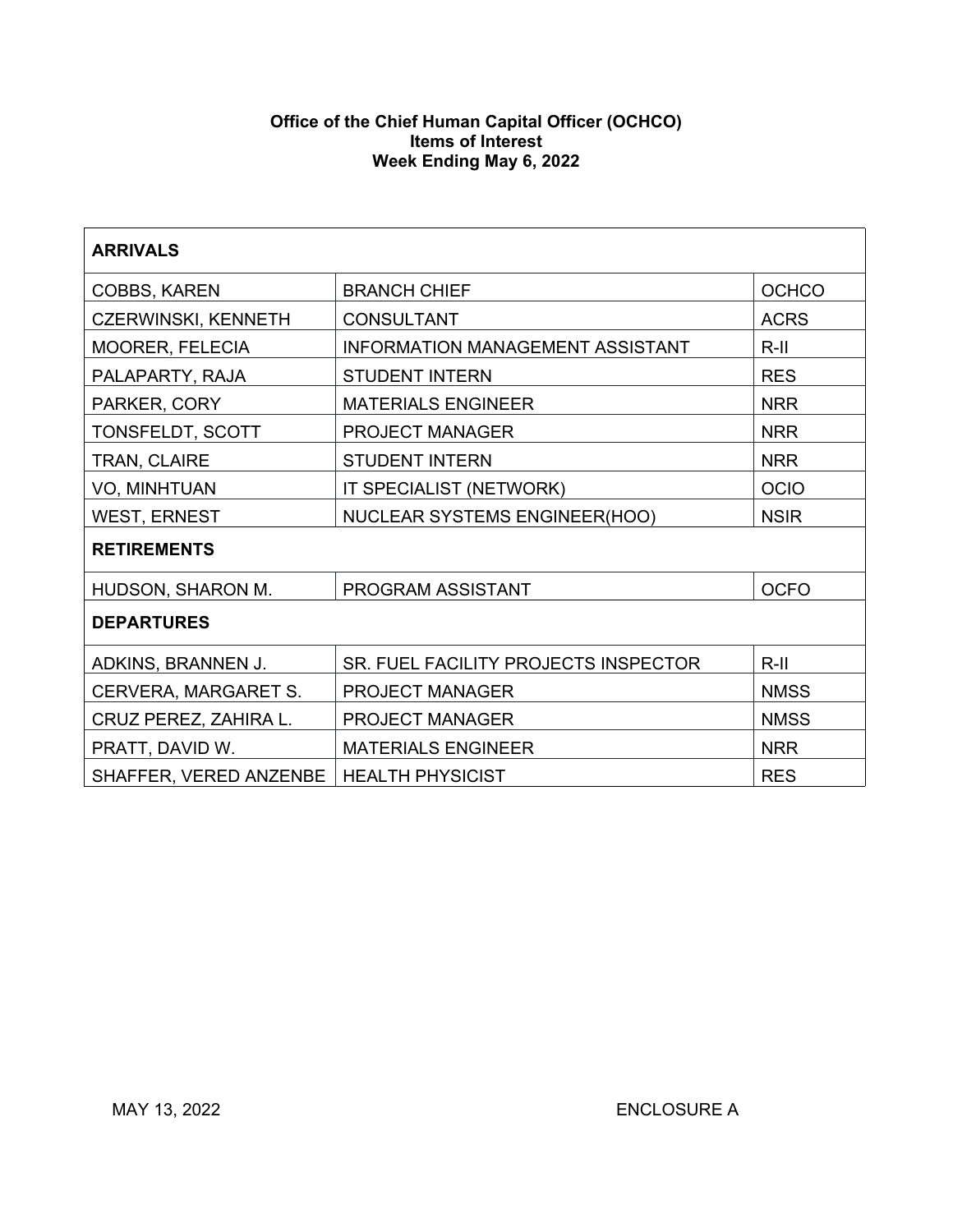#### **Office of the Chief Information Officer (OCIO) Items of Interest Week Ending May 6, 2022**

Freedom of Information Act and Privacy Act Requests, Appeals, and Consultations Received During the Period of April 29 – May 6, as submitted by requester

| <b>Tracking</b><br><b>Number</b> | Requester's<br><b>Name</b>  | Requester's<br>Organization   | <b>Request Description</b>                                                                                                                                                                                                                                                                                                                                                                                                                                                                                                                                             | <b>Received</b><br><b>Date</b> |
|----------------------------------|-----------------------------|-------------------------------|------------------------------------------------------------------------------------------------------------------------------------------------------------------------------------------------------------------------------------------------------------------------------------------------------------------------------------------------------------------------------------------------------------------------------------------------------------------------------------------------------------------------------------------------------------------------|--------------------------------|
| NRC-2022-<br>000154              | Mr. Gregory<br><b>Melus</b> | Tully Rinckey,<br><b>PLLC</b> | Please provide a certificate of authenticity to 5<br>documents, including the statement that the<br>custodian has custody of the original<br>documents in his or her                                                                                                                                                                                                                                                                                                                                                                                                   | 4/29/2022                      |
| NRC-2022-<br>000155              | Ms. Lauren<br>Hartz         | Jenner & Block,<br><b>LLP</b> | Communications from January 1, 2017 to<br>present with the White House, any DOJ<br>component or federal agency, members of<br>Congress, specified Canadian authorities,<br>specified Reuters journalists, representatives<br>of Ericsson, Nokia, Cisco, Motorola, Nortel, T-<br>Mobile, Quintel Technology, InterDigital,<br>Lemko, Akhan Semiconductor, Qualcomm,<br>AT&T, HSBC Bank, or these companies'<br>employees and affiliates, pertaining to the<br>US's investigation or prosecution of Huawei<br>Technologies and its affiliates, and named<br>individuals. | 5/5/2022                       |
| NRC-2022-<br>000156              | Mr. Richard C<br>Riley      |                               | Q clearance paperwork of named individual                                                                                                                                                                                                                                                                                                                                                                                                                                                                                                                              | 5/5/2022                       |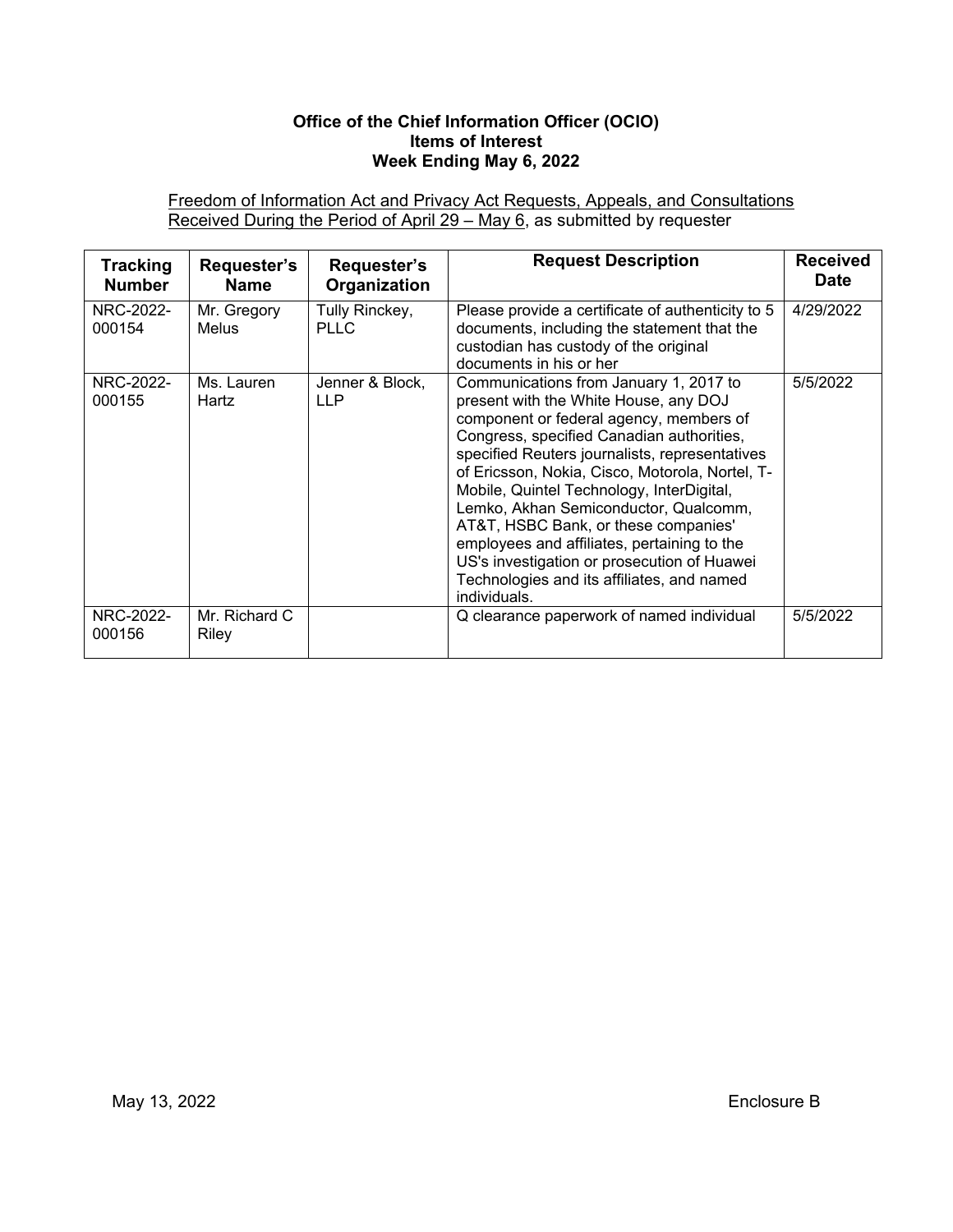| NRC-2022- | Ms. Billie | Clifford & Garde, | The following documents received by the        | 5/5/2022 |
|-----------|------------|-------------------|------------------------------------------------|----------|
| 000157    | Garde      | <b>LLP</b>        | NRC from Energy Northwest regarding the        |          |
|           |            |                   | May 28, 2021, radiation exposure event at the  |          |
|           |            |                   | Columbia Generating Stations, as well as the   |          |
|           |            |                   | following documents reviewed by the NRC        |          |
|           |            |                   | during its May 31 at December 2, 2021          |          |
|           |            |                   | Inspection:                                    |          |
|           |            |                   | 1) The 5/25/2021 R25 RWCU Heat                 |          |
|           |            |                   | Exchanger (HX) Replacement Project ALARA       |          |
|           |            |                   | Plan;                                          |          |
|           |            |                   | 2) The 6/16/2021 Investigation Template:       |          |
|           |            |                   | Airborne Radioactivity Event Results in 21     |          |
|           |            |                   | Positive Whole Body Counts (AR 420829);        |          |
|           |            |                   | 3) The 6/22/2021 Columbia RWCU HX              |          |
|           |            |                   | Airborne Event;                                |          |
|           |            |                   | 4) The RWCU Event Dose Log 2021:               |          |
|           |            |                   | Summary of Exposure for RWCU                   |          |
|           |            |                   | Contamination Event (AR 00420829);             |          |
|           |            |                   | 5) Corrective Action Documents, Action         |          |
|           |            |                   | Requests 00420829, 00421167;                   |          |
|           |            |                   | 6) Personnel Exposure Report for               |          |
|           |            |                   | Contamination Event (AR 00420829) [we do       |          |
|           |            |                   | not object to the redaction of names besides   |          |
|           |            |                   | our client];                                   |          |
|           |            |                   | 7) The 10/21/2021 (Updated) Investigation      |          |
|           |            |                   | Template: Airborne Radioactivity Event         |          |
|           |            |                   | Results in 21 Positive Whole Body Counts;      |          |
|           |            |                   | 8) The Root Cause Analysis performed by        |          |
|           |            |                   | Energy Northwest regarding the incident;       |          |
|           |            |                   | 9) Any notice, body count or other documents   |          |
|           |            |                   | provided by Energy Northwest to the 21         |          |
|           |            |                   | individuals involved in the exposure event;    |          |
|           |            |                   | 10) All documents reflecting notice to the NRC |          |
|           |            |                   | from Energy Northwest regarding the radiation  |          |
|           |            |                   | exposure event;                                |          |
|           |            |                   | 11) Any information received by the NRC from   |          |
|           |            |                   | Bechtel Hanford, Incorporated (BHI)            |          |
|           |            |                   | connected to the exposure event; and           |          |
|           |            |                   | 12) All documents reflecting notice to the NRC |          |
|           |            |                   | or allegations received by the NRC from any    |          |
|           |            |                   | employees or contractors regarding the         |          |
|           |            |                   | exposure event.                                |          |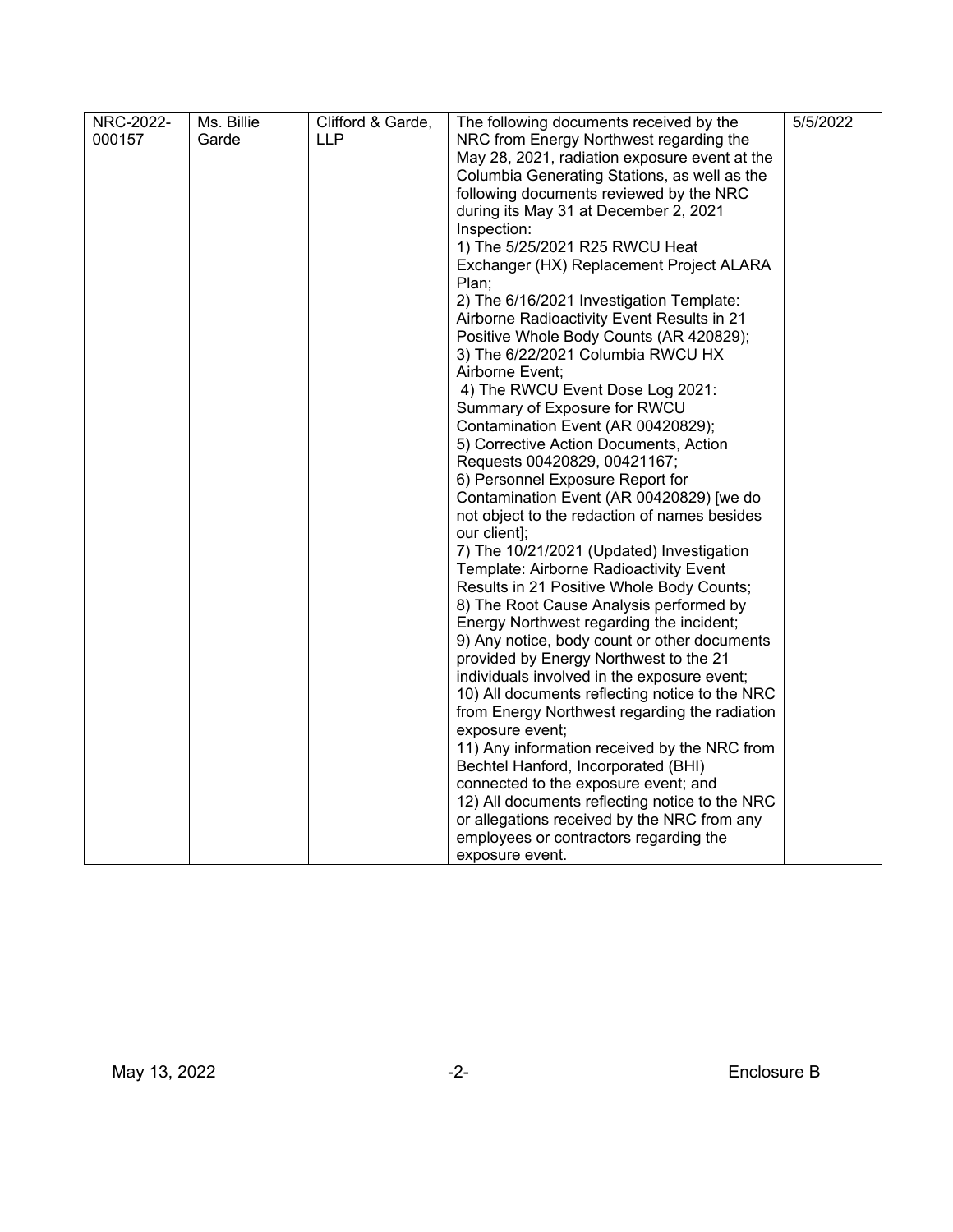| NRC-2022-<br>000158 | Ms. Billie P<br>Garde | Clifford & Garde,<br><b>LLP</b> | This request is for the Region IV files<br>regarding allegation RIV-2021-A-0042 and the<br>NRC Office of Investigations files regarding<br>the investigation, if any, of the allegations<br>made by a named individual.                                                                                                                                                                                                                                                                                                                                                                                                                                                                                                                                                                     | 5/6/2022 |
|---------------------|-----------------------|---------------------------------|---------------------------------------------------------------------------------------------------------------------------------------------------------------------------------------------------------------------------------------------------------------------------------------------------------------------------------------------------------------------------------------------------------------------------------------------------------------------------------------------------------------------------------------------------------------------------------------------------------------------------------------------------------------------------------------------------------------------------------------------------------------------------------------------|----------|
| NRC-2022-<br>000159 | Abigail Gentry        | PSI - Intertek                  | I am completing a Phase I Environmental Site<br>Assessment for a property in Cincinnati, OH.<br>Two nearby locations were flagged within the<br>Material Licensing Tracking System. I would<br>just like to know if either of these locations<br>experienced releases to the environment that<br>would affect neighboring properties and/or if<br>they have any compliance/regulatory<br>violations.<br>The two locations are: GRETR, CINN.<br>CARDIOVAS.CONS., INC.<br>415 STRAIGHT STREET, 7(f)<br>CINCINNATI OH 45219<br>Docket No: 3033017<br>License No: 34-26461-01<br>and,<br><b>DEACONESS HOSPITAL</b><br>311 STRAIGHT STREET<br>CINCINNATI OH 45219<br>Docket No: 3008440<br>License No: 34-03509-02<br>I have attached a parcel map of the subject<br>property we are evaluating. | 5/6/2022 |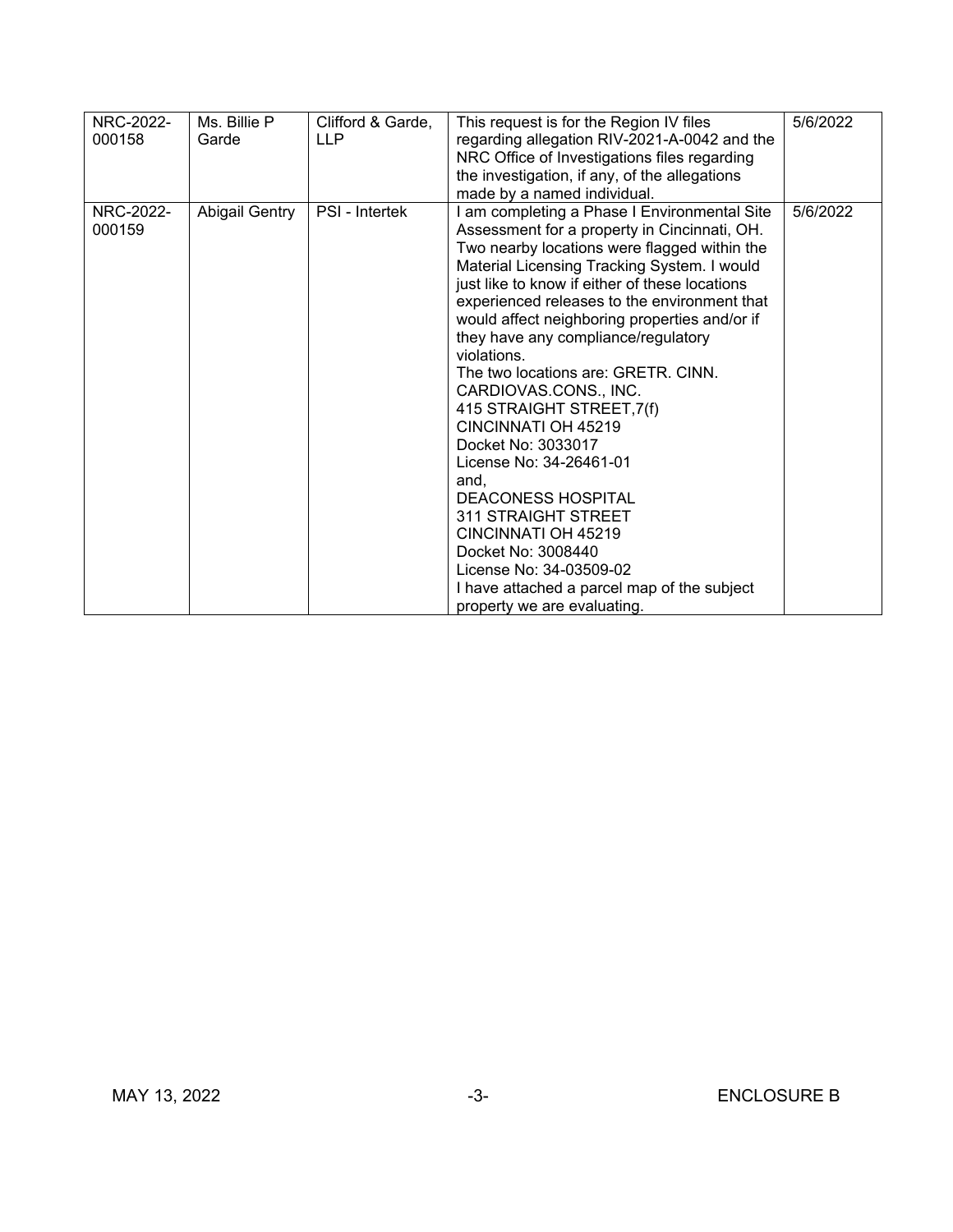#### **Office of Nuclear Reactor Regulation (NRR) Items of Interest Week Ending May 6, 2022**

#### **Office of Nuclear Reactor Regulation (NRR) Staff Issue Bulletin 2012-01, "Design Vulnerability in Electric Power System," Closeout Letter to Diablo Canyon Power Plant, Units 1 and 2**

On April 29, 2022, the U.S. Nuclear Regulatory Commission (NRC) staff issued a closeout letter (Agencywide Document Access Management System (ADAMS) Accession No. [ML22108A286](https://adamsxt.nrc.gov/navigator/AdamsXT/content/downloadContent.faces?objectStoreName=MainLibrary&vsId=%7bA350AF23-56CE-CFB0-87DB-803E6F600000%7d&ForceBrowserDownloadMgrPrompt=false)) for Bulletin 2012-01, "Design Vulnerability in Electric Power System," (ADAMS Accession No. [ML12074A115\)](https://adamsxt.nrc.gov/navigator/AdamsXT/content/downloadContent.faces?objectStoreName=MainLibrary&vsId=%7bBECB0BB5-CEBC-4140-A135-94186D65559F%7d&ForceBrowserDownloadMgrPrompt=false) for Diablo Canyon Nuclear Power Plant, Units 1 and 2 (Diablo Canyon). The staff has reviewed the information submitted by Pacific Gas and Electric Company (the licensee) and verified that the licensee provided the necessary information requested for Diablo Canyon in reaching the closeout conclusion.

#### **Florida Power and Light Submitted a Defense-In-Depth and Diversity Evaluation for Turkey Point Units 3 and 4 Digital Instrumentation and Controls Modernization**

On May 3, 2022, Florida Power and Light submitted a defense-in-depth and diversity evaluation (ADAMS Accession No. [ML22123A231\)](https://adamsxt.nrc.gov/navigator/AdamsXT/content/downloadContent.faces?objectStoreName=MainLibrary&vsId=%7bA755AD6E-8696-C6F0-86C5-808AFE600000%7d&ForceBrowserDownloadMgrPrompt=false) for the planned digital instrumentation and controls modernization at the Turkey Point Units 3 and 4 for NRC staff review. The evaluation will be part of the planned Turkey Point license amendment request that the licensee plans to submit to the NRC in the second quarter of 2022.

#### **NRR Staff Brief West Virginia Delegate on NRC Licensing and Inspection of Non-Power Reactors**

On May 4, 2022, staff from NRR provided a virtual presentation to West Virginia Delegate Brandon Steele and state legislative staffers on NRC licensing and inspection of non-power reactors. The attendees sought an overview of the NRC's non-power reactor programs, in consideration of possible plans for construction of a non-power reactor at West Virginia University. Attendees indicated that there will likely be a follow-up request for NRC staff to provide a similar presentation, also including an overview of the NRC's agreement state program, at a future meeting of the West Virginia House and Senate Energy Committees.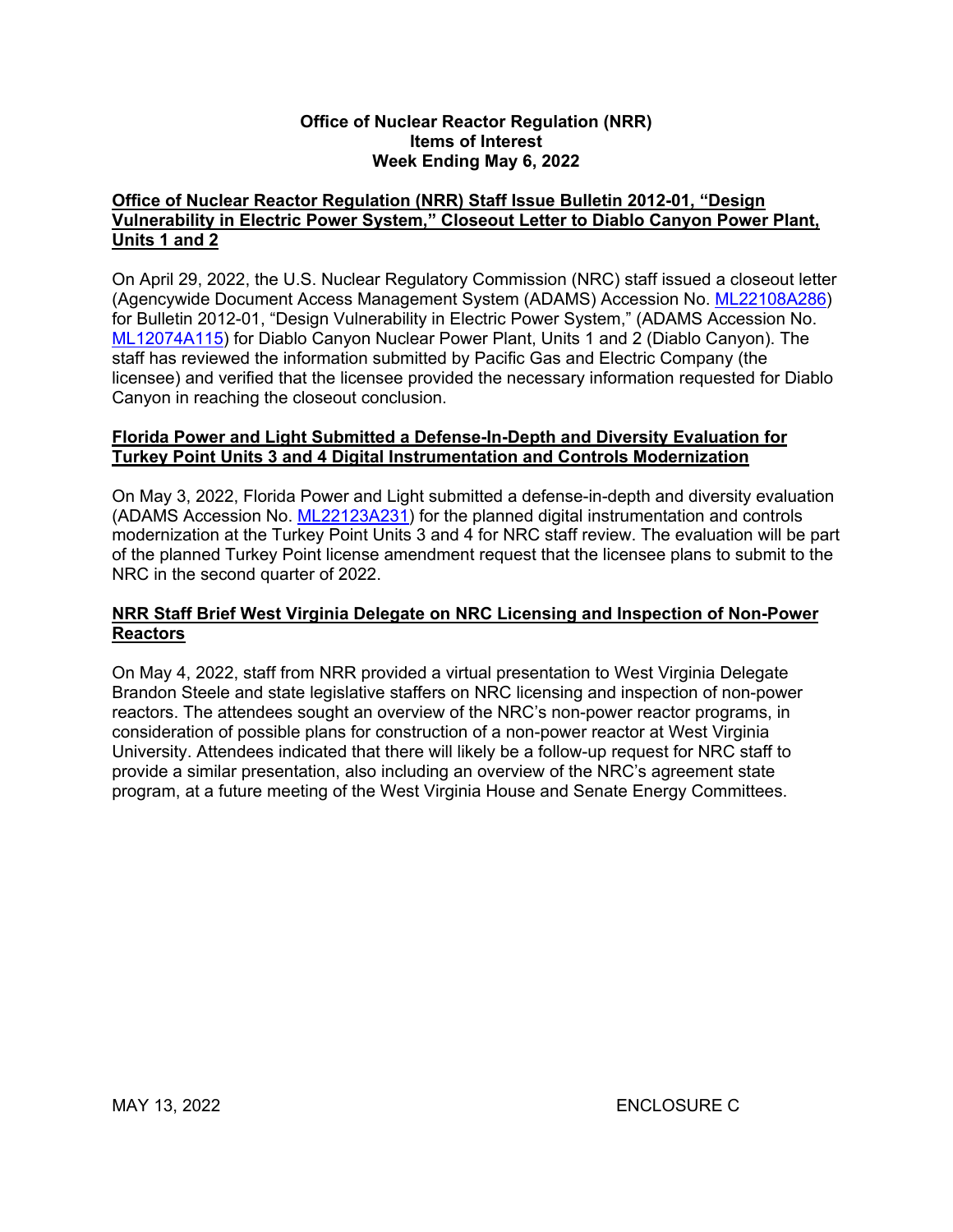#### **Office of Nuclear Material Safety and Safeguards (NMSS) Items of Interest Week Ending May 6, 2022**

#### **Regulatory Improvements for Production and Utilization Facilities Transitioning to Decommissioning: Proposed Rule; Correction; Title 10 of the** *Code of Federal Regulations* (**10 CFR) Parts 20, 26, 50, 51, 52, 72, 73 and 140 [NRC-2015-0070; RIN 3150- AJ59]**

On May 6, 2022, the NRC published a notice in the *Federal Register* [\(87 FR 27025\)](https://www.federalregister.gov/d/2022-09832) correcting a proposed rule that was published in the *Federal Register* on March 3, 2022 [\(87 FR 12254\)](https://www.federalregister.gov/d/2022-03131). The proposed rule would amend the NRC's regulations that relate to the decommissioning of production and utilization facilities to maintain a safe, effective, and efficient decommissioning process; reduce the need for license amendment requests and exemptions from existing regulations; address other decommissioning issues deemed relevant by the NRC; and support the NRC's Principles of Good Regulation. This action is necessary to correct a reference. The correction takes effect on May 6, 2022.

## **NMSS Staff Participated in Extended Storage Meeting**

On May 2, 2022, NMSS staff attended and presented at the spring 2022 Electric Power Research Institute Extended Storage Collaboration Program meeting in Las Vegas, Nevada. Staff presented on NRC activities related to Spent Fuel Storage and Transportation. Representatives from Department of Energy, industry, National Laboratories, and the International Atomic Energy Agency presented on a number of topics relevant to the status of research activities on US domestic spent fuel management. Topics included mitigation and repair, high burnup fuel rod testing, cask drop testing, seismic testing, and instrumented storage cask measurement.

## **NMSS Staff Completed the Review of the Indian Point Energy Center's Post Shutdown Decommissioning Report**

On May 2, 2022, the NRC staff issued a letter to Holtec Decommissioning International acknowledging the completion of the staff's review of the Indian Point Energy Center (IPEC) Post Shutdown Decommissioning Report (PSDAR). The staff's review concludes that the PSDAR contains the information required by 10 CFR 50.82(a)(4)(i). The letter also contains a summary of the public's comments obtained from the PSDAR public meeting NRC held near IPEC on July 29, 2021.

## **NMSS Staff Held a Public Meeting on the Decommissioning Proposed Rule**

On May 4, 2022, the staff held a hybrid public meeting on the decommissioning proposed rulemaking in San Luis Obispo, California. There were 31 members of the public in attendance with 10 attending in person and 21 attending via Microsoft Teams. Attendees included 5 individuals from state or local government, 5 individuals affiliated with the nuclear industry, 3 from a non-governmental organization, 2 congressional staffers, 1 individual from another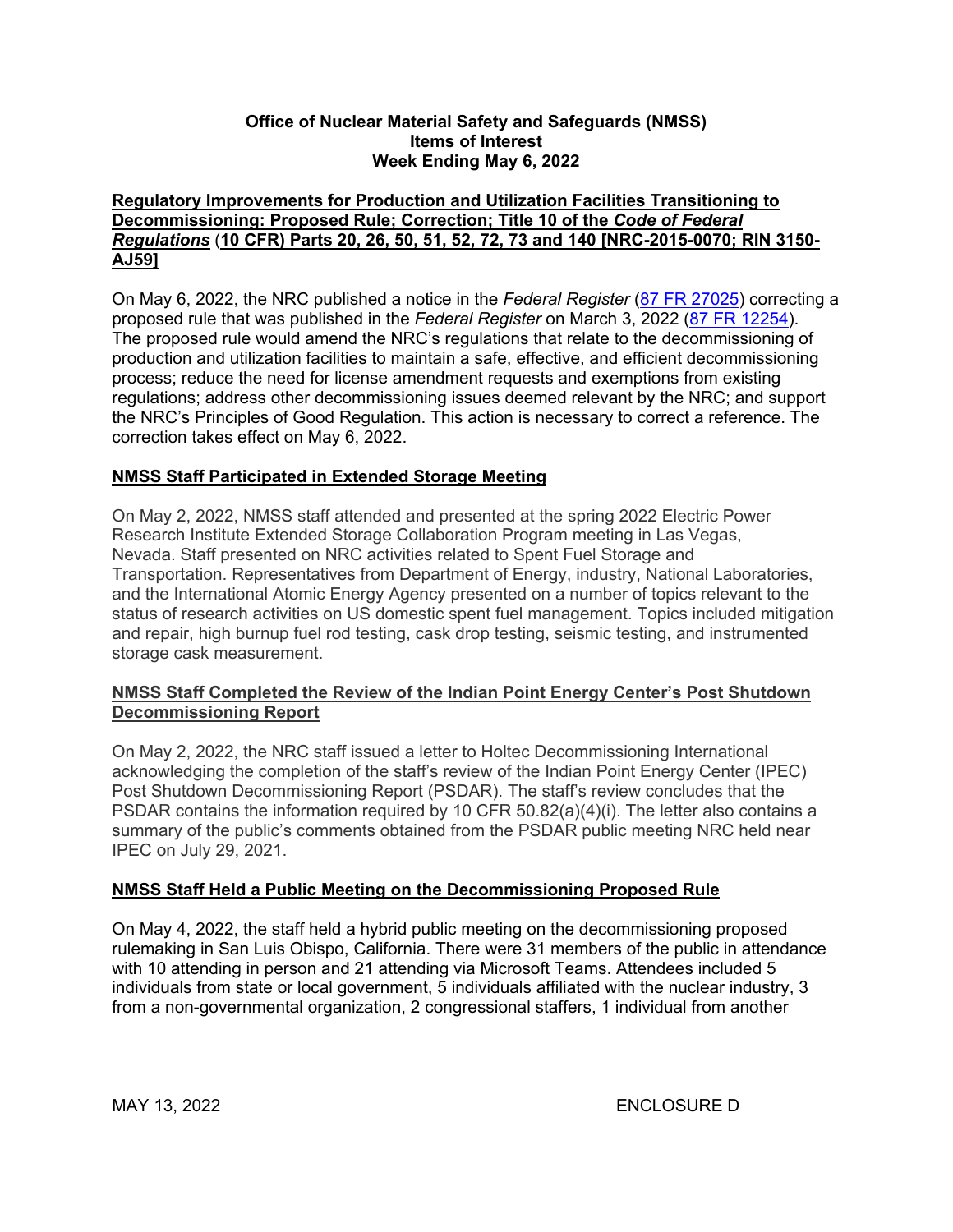Federal agency, 1 member of the media, and 14 others with unknown affiliation. The staff discussed the proposed rule to facilitate submissions of public comments. All participant questions were addressed at the meeting. The staff is planning to hold one more hybrid meeting on May 9, 2022, in Plymouth, Massachusetts. The public comment period on the proposed rule is being extended to August 30, 2022.